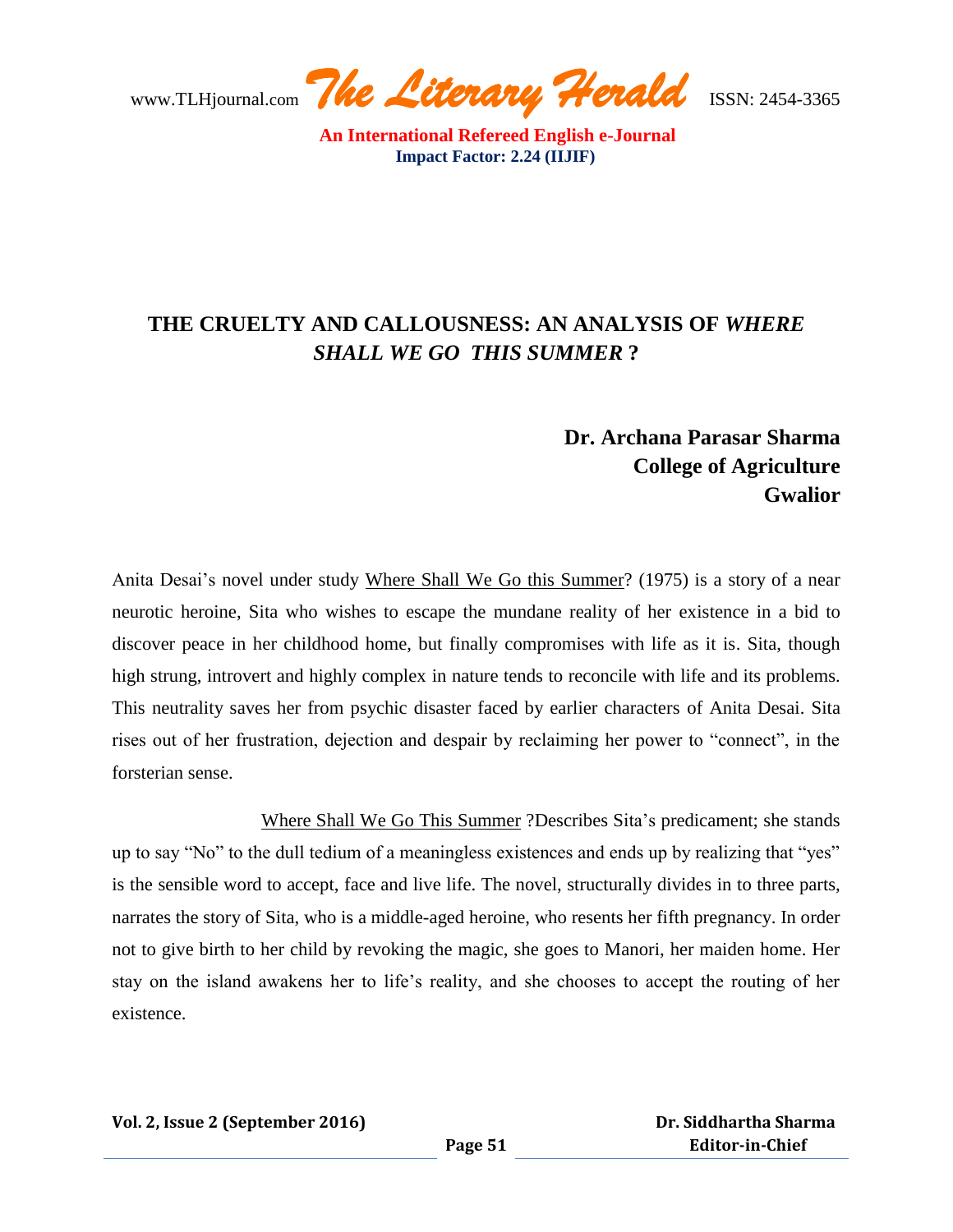www.TLHjournal.com *The Literary Herald*ISSN: 2454-3365

 Sita"s mental, moral and emotional levels oscillate between the two polarities of "yes" and "No" are motives of violence. Sita, at a later stage, tells her husband Raman, that she did not desert them-

> "No, no-desertion, that"s cowardly. I wasn"t doing Anything cowardly …….I was saying no-but positively, Positively saying No. There must be some who say No, Raman  $\Gamma$ <sup>1</sup>

> > (WSWGS, pp 148-49)

To borrow the words of a critic, Atma Ram the Novel –

"Dramatizes two kinds of courage: a struggle between the positive No and a potent Yes"2.

Albeit afflicted by a torpor brought on by the fifth pregnancy, she acts neurotically. Her wish to hold back the birth by magic – is an outcome of a sick mind. Here she seems to be a rarer Maya and Monisha. With her paranoiac rage, enigmatic demands and querulous behavior that makes her family miserable, the insane obstinacy of her wish to hold back the child, and the over whelming despair put her in the category of Desai's earlier characters, heading for a neurosis or psychosis . But her final resolution to reconcile with life saves her from a melodramatically drastic end. The "quiet note" with which the novel ends, speaks of the maturity of perception achieved by both Sita and her creator. Anita Desai in her interview observes that in order to survive in the world, one has to compromise with life-

> "of course if one is alive, in this world, one cannot survive without compromise-drawing the line means certain death, and in the end, Sita opts for life with compromise-consoling herself with Lawrence's verse, with the thought that she is compelled to make this tragic choice because, she is a part of this earth, of life, and can no more reject it than the slumberous egg can or the heifer or the grain"3.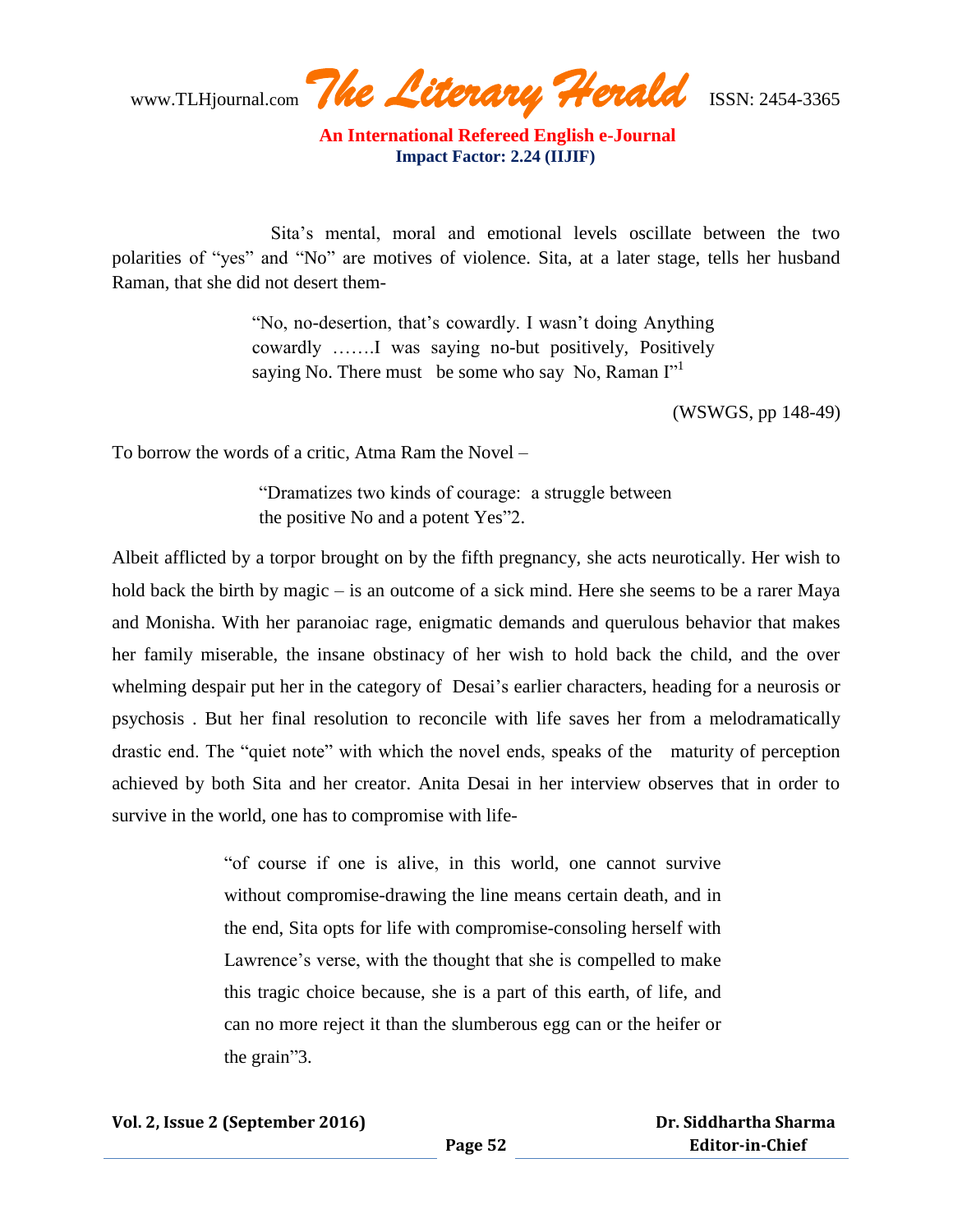www.TLHjournal.com *The Literary Herald*ISSN: 2454-3365

 This compromise with life is gained after a prolonged period of Intra-psychic conflicts. Sita shifts form compliance to rebellion and then to withdrawal, again coming back to compliance. Since she vacillates between her changing strategies, her behavior is inconsistent and leaves much scope for disparity between her thinking and actions. In the first part of the novel, entitled "Monsoon 67". Sita rebels against her family and decides to go to Manori,

> "What I' am doing is trying to escape from the madness here, eggs cape to a place where It might be possible to be same again".

#### (WSWGS, P. 35)

 Consideration of Sita"s unusual childhood is necessary to arrive at a proper evaluation of her character. A motherless child, she experiences partiality, neglect and uncertainties right through her childhood. Her situation is just the reverse then that of Maya"s in Cry, the Peacock.

Here is a clear hint of incest of the two cases of parental partiality one in Cry, the Peacock and the other in Where Shall We Go This Summer? Are quite dissimilar. In Maya"s case, a tender father"s harshness towards a rebel brother is an indication that any move towards independence or autonomy is punishable by withdrawal of love. Maya, therefore, clings to her father for fear of antagonizing him. Sita, on the other hand, feels miscarried and un-wanted when she notices her father's tenderness towards Rekha. This experience breeds feelings of worthlessness and its consequent strategy is rebelliousness.

 Sita cannot corroborate her father"s dubious ways. It sweeps down her psyche as a bad human experience. Her world is peopled with hypocrites, chelas, Deedar, Rekha, and her father .The disintegration of family, immediately after father"s death, testifies the bitter truth that they had nothing substantial to bind them as a family. Rekha does not even stop to shed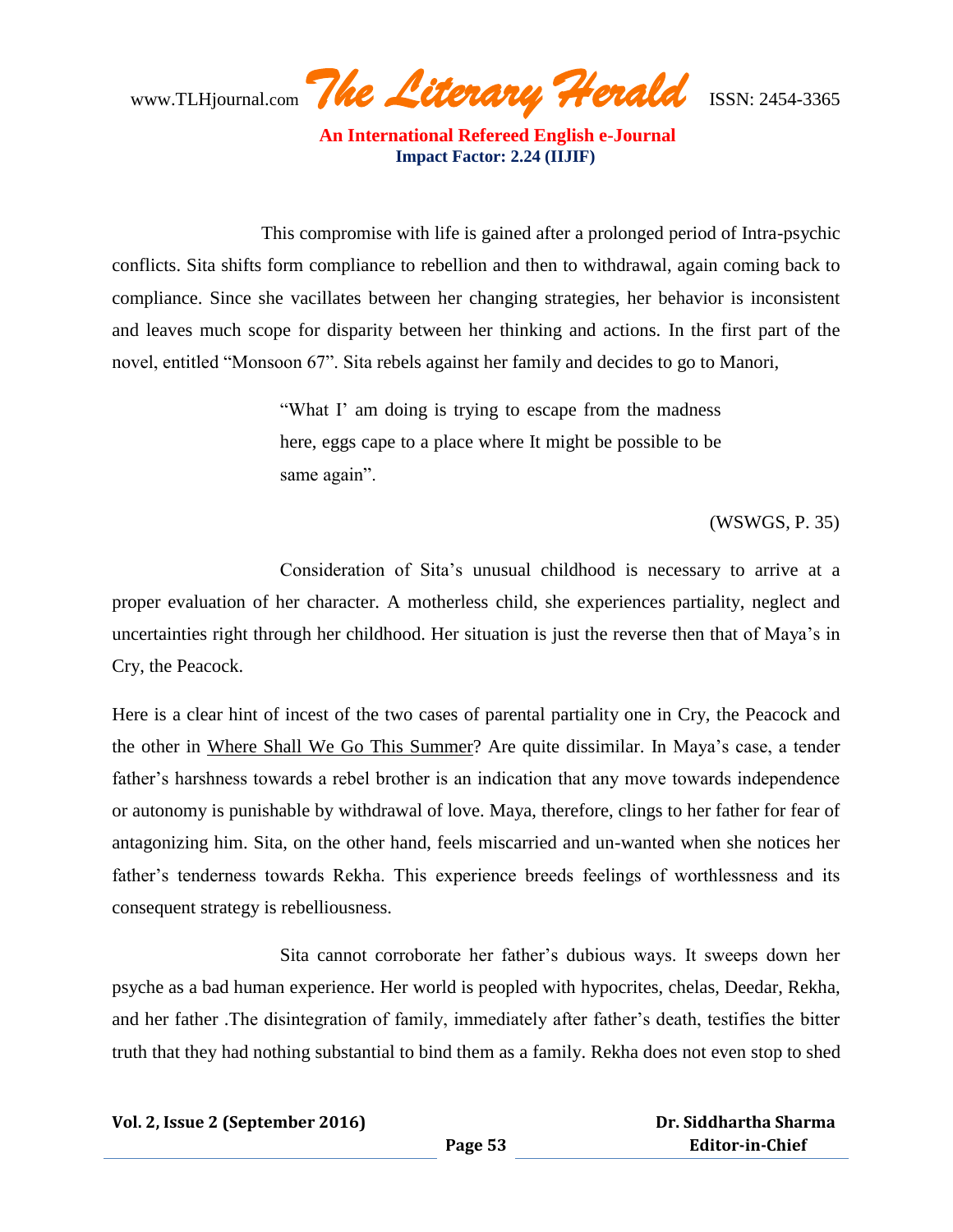www.TLHjournal.com *The Literary Herald*ISSN: 2454-3365

tears for him and leaves, "as though she had witted for and planned for this moment of release from the old man's love". (WSWGS, P. 99)

 Jivan disappears a couple of days before the chemist as if he had a force knowledge of the calamity. Only Sita stays on, to Maya" Raman, the first man in her life. The family would both ace broken so abruptly had there been a sense of belonging. Belongingness is a subjective feeling in which an individual experiences personal involvement. The most damaging situation for Sita is complete lack of parental matrix. Hypocrisy and partiality apart, her father cannot provide her a home. Her life is as Sita does not have a home, she has no feeling of belongingness. As Usha Bande writes:

> "Belongingness …………. Means a subjective feeling of one"s personal involvement to the extent that one feels himself to be an integral and indispensable part of the system."4

 Involvement can be with another person, on idea or a group. Erich Fromm maintains that by uniting himself with other person in the spirit of love and shared work, man can hope to end his alienation. A family is the most important internal group to condition a person"s relationship to himself. Unknown to her, a deep seed of in-security is sown in her life. So is the remark of R.D. Laing about her:

> "family to be internalized in each one of us. It is like a flower, with mother as the center, the children as its petals around it. The most vital link-the mother-is missing in Sita's life".5

 This leads to marital discord and alienation from self. She seeks an abiding sense of dissatisfaction, nausea and mortal dread of taking a responsibility of the new-comer-all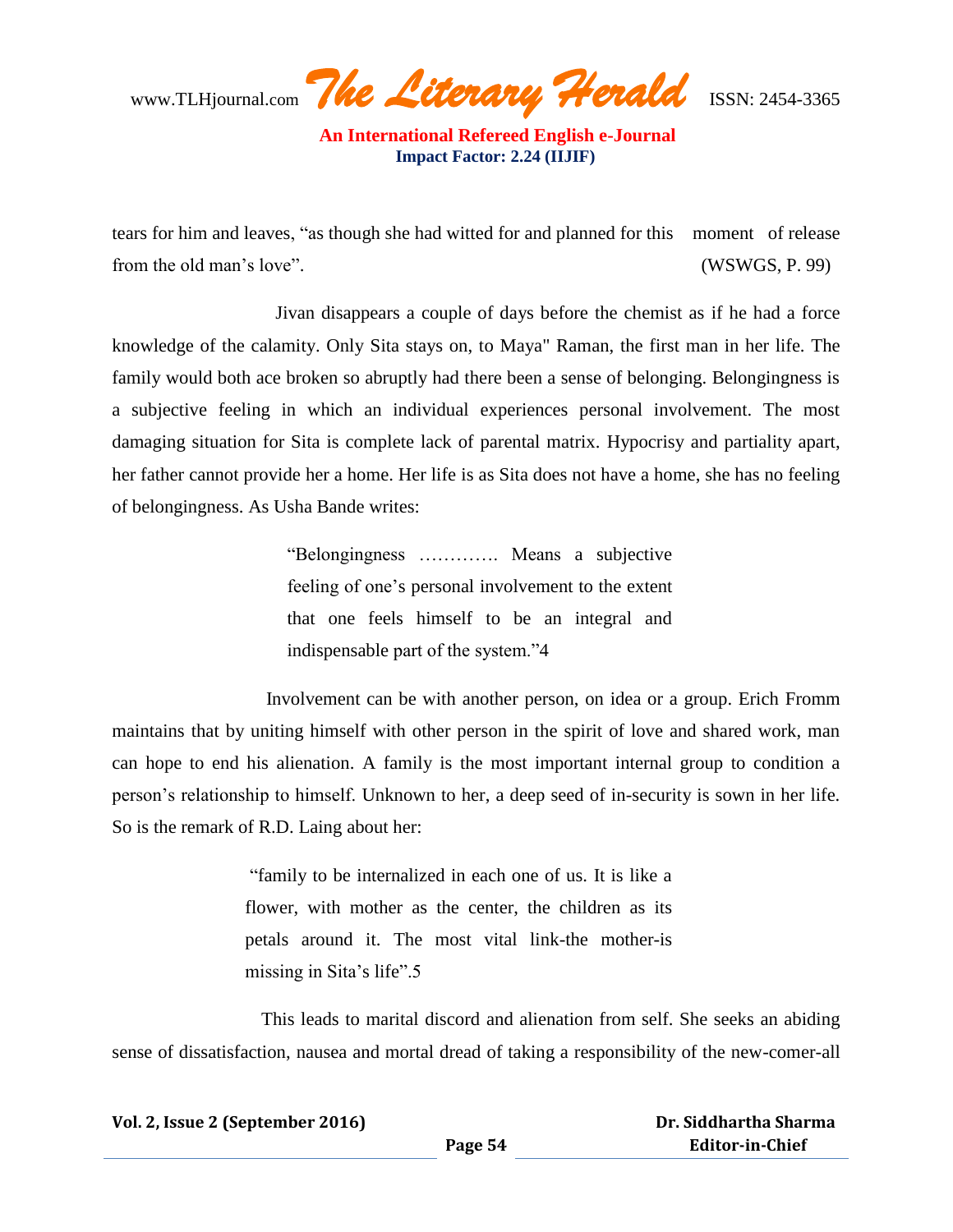www.TLHjournal.com *The Literary Herald*ISSN: 2454-3365

point towards the sense of insecurity bred in childhood. A way out of this is the adoption of some psychological prop: She desperately needs someone to belong to. Deedar"s son, Raman, is the first and, of course the only person to take her out of the shocking isolation after her father"s death. Raman gives her the desired security-social as well as psychological. Naturally, Sita leans on him, unconsciously looking up to him as her messiah. She leaves the Island with some relief "worn out by the drama" of life. Raman appears to her as-"a tired manager drawing the curtains together looking up the empty……empty and the meaningless." (WSWGS,P 100)

 Sita has been playing a note to guard herself if from the crushing circumstances. She need for affection, suppressed so far, raises its head. She is a helpless, lonely young woman, in need of support, and Raman can fulfill the need.

 With this unconscious desire in the background Sita makes a "bargain with fate" – if she is helpless, good and humble, she will be lovable; Raman will love her. As a selfeffacing person she poses to be good, without proud and hopes that she will be treated well by fate and by others. We have the first liking of Sita"s bargain when she submits to the marriage proposal of Raman, who marries her. Sita builds up a relationship in her mind with her husband, based on the "deal" she will be an obliging wife. I and Raman will honour her self-image for her lovable qualities. For her, love is an engulfing passion, like the vision of the Muslim couple she sees in the Hanging Gardens-"They were like a work of art-So apart from the rest of us. They were not like us-they Were inhuman, divine. So strange That sadness, not like anything I"ve Seen or known. They were so White, so radiant, they made Me see my own life like a Shadow, absolutely flat, uncoloured".

Such a love transcends the limits of the self and human limits. Suno, in Anita Desai's short story "Studies in the Park," sees the same vision of divine love. The muslim couple are real human being's belonging to this world but the intensity of their tenderness is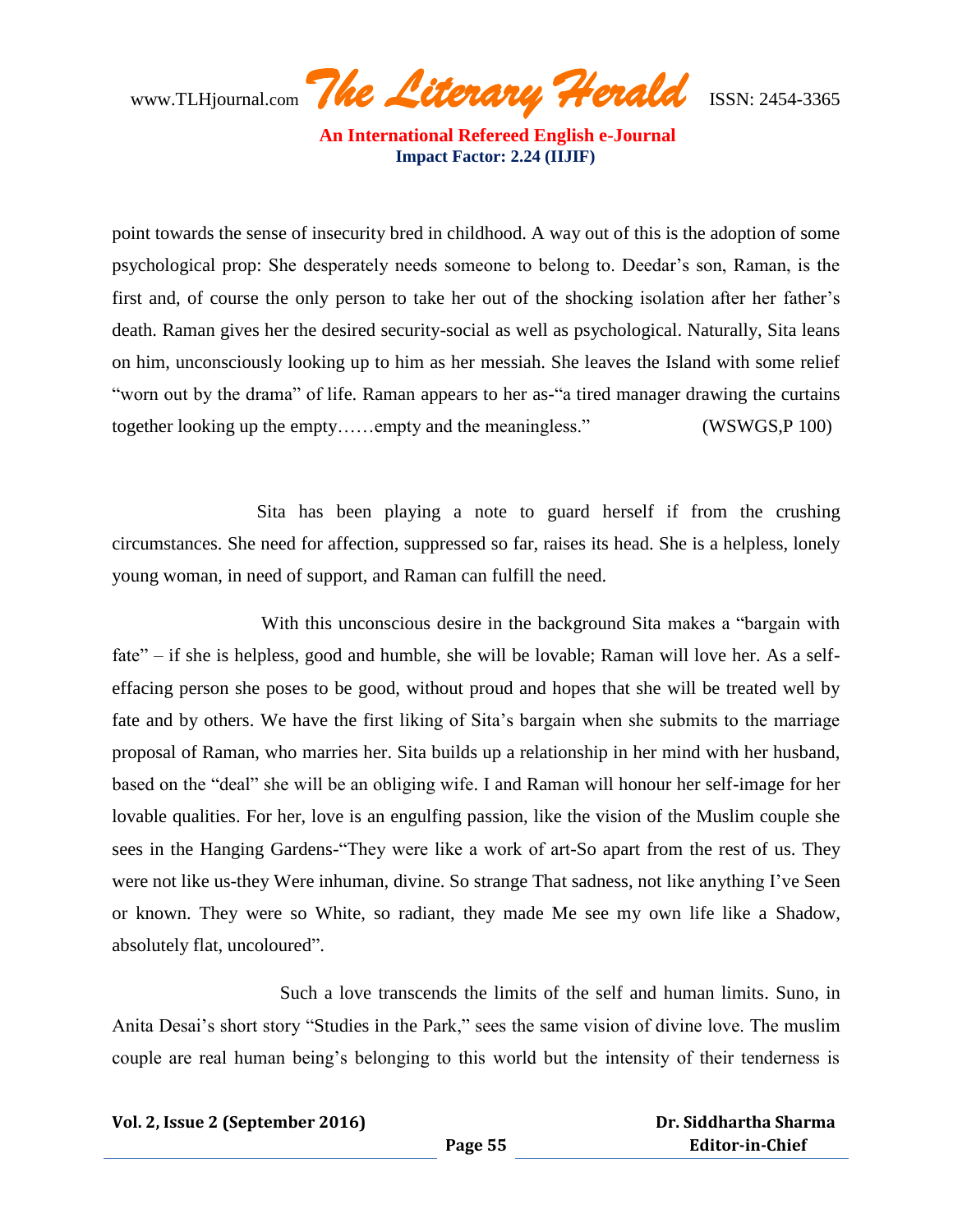www.TLHjournal.com *The Literary Herald*ISSN: 2454-3365

beyond human limitations. She tells Raman that it was the happiest moment of her life. This confession enrages him, though Sita means no offence. As we evade her defense-mechanism we discover the working of her glorified self image. She is like the helpless Muslim woman needing all attention and tenderness. She expects Raman to be like the lover, making her realize how valuable she is to him. Raman, however, does not honour the claims of her bargain, and the dream is never realized.

 Raman has his own compulsions to deal with. He marries Sita out of pity, as we have discussed earlier, when this initial stage of lust and pity wears off, Raman finds his mundane activities more fascinating and fulfilling. He is an expensing person who wants mastery over life. Individuals like him resent those who depend too much because conversely they are scared that such person may exercise control over them. Raman shifts his energies towards his business so as to escape intra-psychic and interpersonal conflicts. By nature he is not aggressive but a "Perfectionist" he has sat his standards and must strictly adhere to them. He is meticulous and punctilious in fulfilling his obligations:"Everything was so clear to him, and simple: life must be continued….," (WSWGS, PP. 138-39)

 Sita secretly admires him for his courage and endurance. Raman therefore, cannot tolerate lack of control shown by Sita. He is fair, just and dutiful, so Sita should also be fair to him. He cannot understand her rebelliousness. This contradictory drive drags them apart, making it difficult for each to comprehend the notices of the other. Raman"s failure to recognize Sita"s self-effacing drives and honours her capacity for surrender and love, it injures her selfimage. Her hopes of getting love are frustrated. She tells him once: "I thought I could live with you and travel alone-mentally, emotionally. But after that day that wasn"t enough. I had to stay whole, I had to". (WSWGS, P. 148)

The motive of saying "whole" requires a little elaboration. Sita, here, does not refer to the idea of individuation or self-realization. She does not bother about self-realization. All she wants is to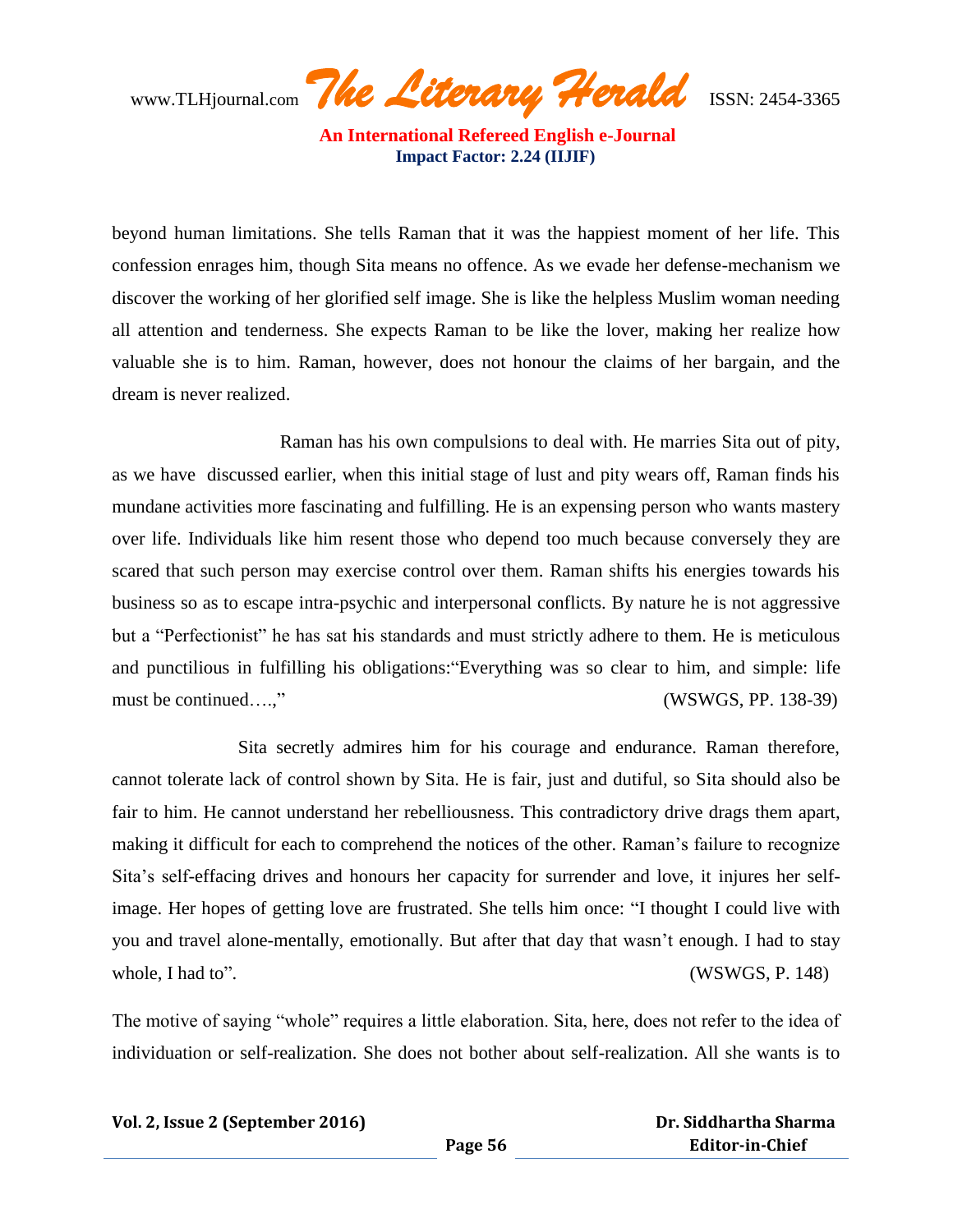www.TLHjournal.com *The Literary Herald*ISSN: 2454-3365

feel her glorified self. Raman"s inability to honour her claim of love impinges upon her pseudo self. Her neurotic pride is hurt and she turns vindictive. She must restore her damaged selfesteem: so, she tries to attract attention by being plaintive, and complaining of her unhappiness; secondly, she openly rebels against all social and familial norms in order to feel triumphant.

 She rebels against the "vegetable existence: lived by the women of Raman"s family- initially, it is only a verbal attack, than she takes recourse to a more flagrant disregard for their way of life by taking to stacking. Shocking them thus, Sita enjoys a sense of superiority. Raman is started when she describes his business associated as animals-"They are nothingnothing but appetite and sex. Only food, sex and money matter Animals." (WSWGS, P. 47) This outburst vexes Raman who is-"not an introvert, he is an extrovert-a middling King of man ….. dedicated unconsciously to the middle way." (WSWGS, P. 52)

 Sita shows "psychic-fragmentation" or compartmentalization which is described in psychiatric literature as a disintegrating process. In it a neurotic falls to see himself as a whole entity and experiences himself in piecemeal, which saves him from conflicts and tensions created by his inner contradictions.

 Denying herself joy, enthusiasm, anger and fear- the whole range of sentiments that make us human – Sita loses the urge to assert and affirm herself. Devoid of these natural feelings, she becomes a melancholy, depressed woman, bored with life; nothing can instill zeal in her. She presents a gloomy picture to her children and a quizzical one to her husband – sitting on the balcony, smoking endlessly, staring blankly at the sea, as if she were waiting for something. Her entire life acquires the color of waiting.

 On a deeper level, waiting presuppose, the beginning of a wish to reach beyond a scale of despair and transcend emptiness and apathy into constructive potentialities. In Sita"s case, the vacuity exercised by her neurotic control system, blocks the possibility for assertion and spontaneity. The control imposed up to impulses and feelings is let loose; fear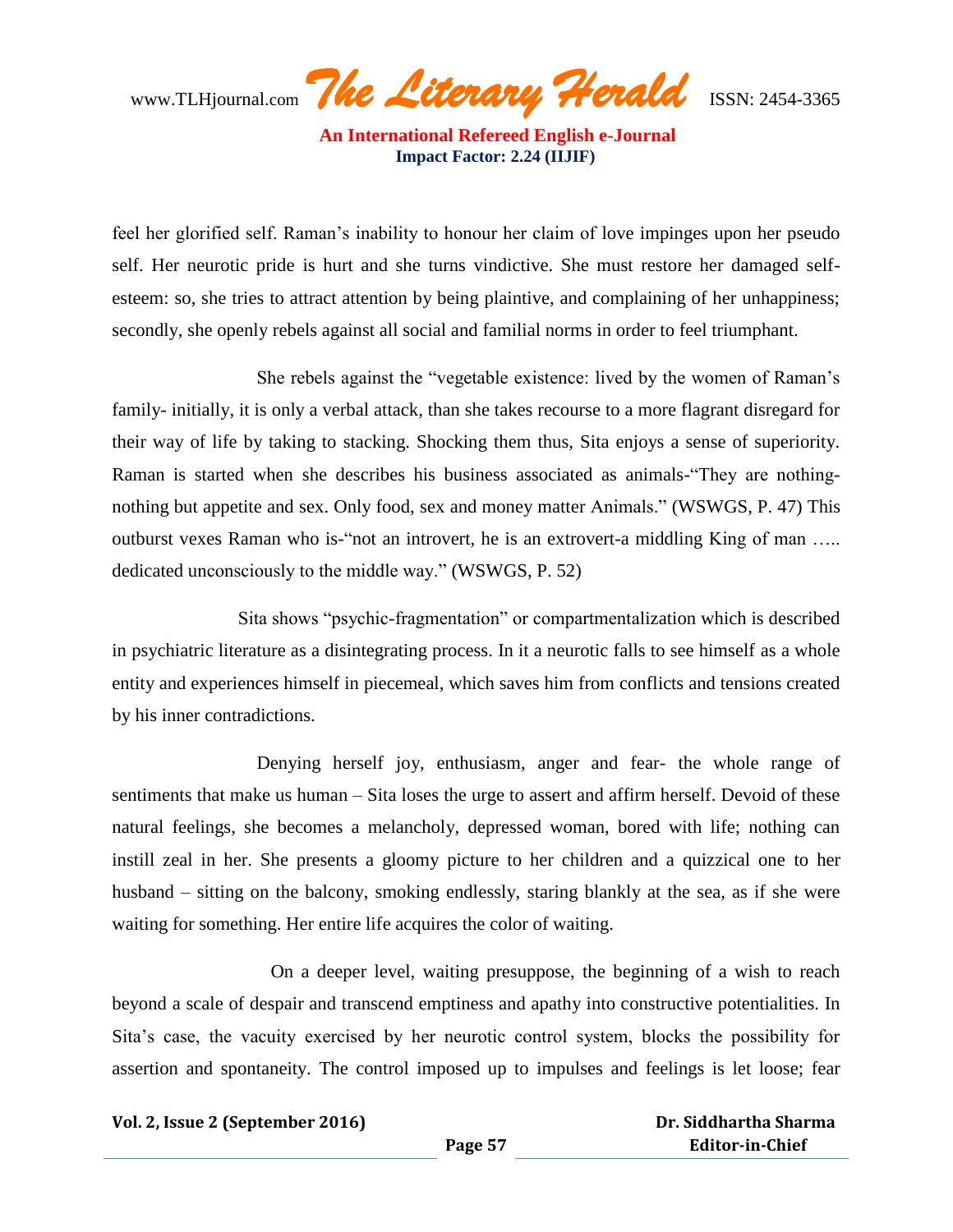www.TLHjournal.com *The Literary Herald*ISSN: 2454-3365

disrupts her mental equilibrium. It may be pointed out, here, that automatic control system is a neurotic measure adopted to relieve the tension of self-alienation: where is a normal self-control imposed upon unwanted desires and wants is a healthy attribute. The failure of automatic control system produces "fright responses". Sita becomes panicky with her fifth pregnancy.

 The terror of the ensuing child-birth that Sita harbors has several psychological causes. Her confinement will force her to forsake he strenuously guarded strategies of detachment. It will entail getting involved in life once again-physically as well as emotionally. A deeper psychic reason, however, the fear of her guilt-feeling cause by the awareness that she has not exercised self-control in sexual-desires. Self-reproach in the form of a gnawing feeling, "I should have known", make her feel small. Her rage indicates an externalization of the inner turmoil. Saya the novelist:"It was as though for Seven months she had Collected inside her All her resentments, Her fears, her rages, And now she flung them Outward, flung them from her." (WSWGS, P.33)

 Sita thus gives vent to her furry in order to protect herself from the onslaught of her-self-hate. At the same time, there are visible signs of "self-tormenting intents" working within her psyche. Her desire to keep the child inside her is a kind of procrastination mean it to continue her suffering. Since her primary drive is self-effacement, the urge to magnify her suffering is a part of her mental make-up. Horney calls it "schaden fende" i.e. a vindictive satisfaction at the self-inflicted pain. This is confirmed by Anita Desai"s Observation in an interview with Jasbir Jain that in Sita's wish to perpetuate her pregnancy there is a kind of "rebellion right through to the last moment. She goes to Manori revolting against all norms and advice. She becomes militantly aggressive towards all- Raman her children and later towards Moses.

 This single motif-not to give birth-on which the entire structure of the novel is based shows the combination of her compounded solutions – withdrawal, expansion and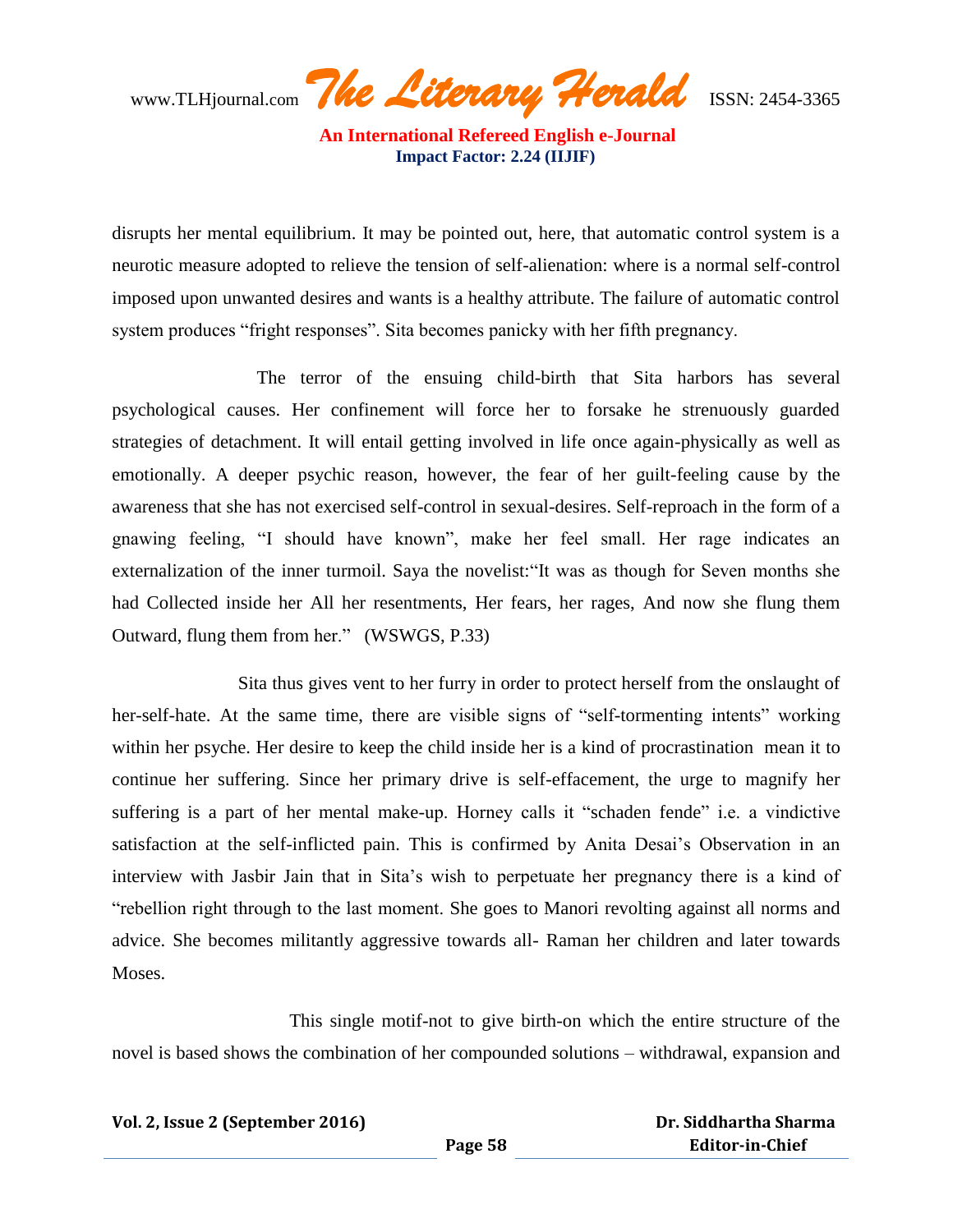www.TLHjournal.com *The Literary Herald*ISSN: 2454-3365

self-effacement. By closing her eyes to the reality and resolutely following her fantasy, Sita manages to make herself immune from the assault of her self-loathing she hermits a king of victory by rebelling against her bondage, and overcoming her weakness. In protecting her child from the callous worlds, Sita is in fact, guarding her self-image.

 To the world she appears crazy. Her attitude, her outbursts of anger, her appearance all substantiate her whimsical approach. Is Sita really "mad" as mosses and his friends describe her? why is she always angry ? The answer lies in the aggressiveness brewing within her as her self-effacing solution fails. She wants to master life somehow, and by her behavior she creates on atmosphere denuded of love Menaka is grown-up enough to retaliate her mother's strange moods by her defiance. The girl comprehends that she can rely more on her father than on her moody mother. Sita is never normal with her children: as such they are attached to Raman. Whatever solution Sita adopts – self – effacing, aggressive or resigned. She is always heavily charged under her own pride system. She either bores them by her perpetual misery, or intimidates them by her arrogant – vindictive drives. On her detached unconcern keeps them at a distance. Her capacity to give spontaneous love is seriously impaired.

When Sita's compliant and expensive remedies, she resorts to withdraw. We see her mostly bored with and disinterested life. She neglects her appearance, grows defiant and difficult to approach. A mental and physical inertia pervades her spirit."Her own children mean only "anxiety, concern, permission. Not happiness." (WSWGS, P. 147)

 She grows an onlooker on life, keen only to guard her freedom. The very idea of leaving the Island and going back to maintain means compromising her freedom. In moments of tension she tells her fetus, - "I"ll keep you safe Inside, we"ll go nowhere" (WSWGS, P. 127)

 Sita does not have a healthy man"s concept of freedom. Spontaneity is the pre-condition of positive freedom. It over-comes loneliness and insecurity, and helps in affirmation of life. Sita, on the contrary, resorts to the "mechanisms of escape" as Erich Fromm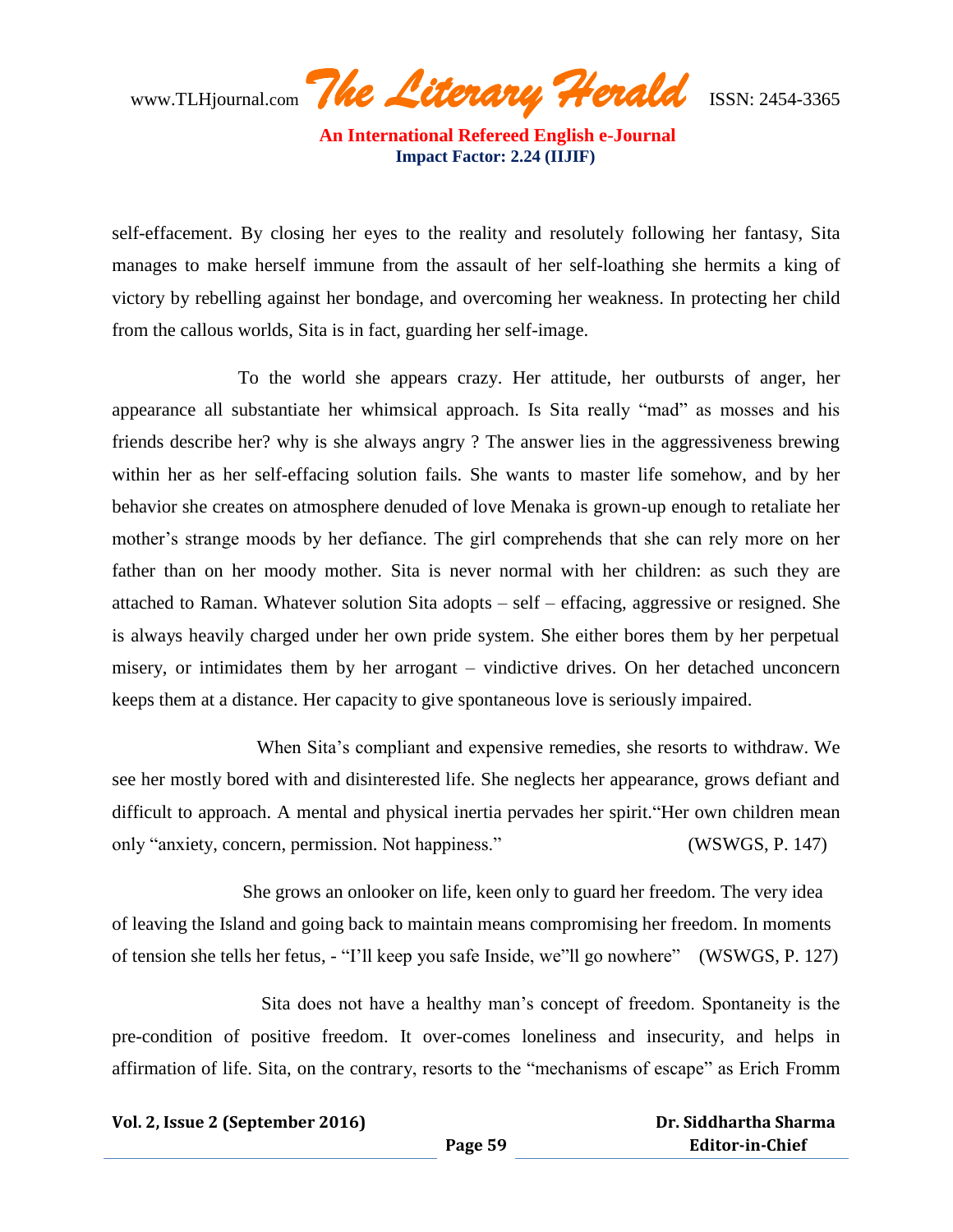www.TLHjournal.com *The Literary Herald*ISSN: 2454-3365

terms it. She attains only freedom from conflicts. The pathological side of her escape is an effort at forgetting the real self because she is desperate to maintain the identity of her glorified self image she succeeds in making her life setting. Fromm explains it as the "other course" before a man which is not conductive to integrity and self-realization, rather it is an escape from an unbearable situation and it"s characterized by its compulsive character. The other course open to him is to fall back, or to give up his freedom and to try to overcome his aloneness by eliminating the gap that has arisen between his individual self and the world….It assuages an unbearable anxiety and makes life opposable by avoiding panic, yet it does not solve the underlying problem and is paid for by a kind of life that often consists only of automatic or compulsive activities. That often consists only of fears, her inner violent tendencies. Sita"s perception clears only towards the end of the novel. In D.H. Lawrence"s verse she finds an answer to her problem. So far as she has considered giving birth as an act of violence but now she realizes that a shed fallen from the tree of life into the cosmic womb, must break open. There can be no life without growth in to a full organism. Bursting out of the enclosure of the womb is a violent activity, but in its impetuosity it is creative. In his fantasia, Lawrence maintains that pure passionate destructive activity and pure passionate constructive activity are the same religiously. Sita realizes that – "The strange, new knowing of life at her side." is indicative of a flow of energy, which must be released, to fertilize a new life. With this awareness, her self-questioning consciousness gets busy in the task of self-improvement. This is her moment of inspiration; in it she establishes a contact with her authentic self. Sita achieves integration of her personality by arriving at a fusion with the world. When the self flows out in a spirit of creativity and spontaneity she grapples with her real self. On the island, in the midst of nature, she experiences oneness with her surroundings. She becomes conscious of 'presences' the presence of the island itself, of the sea around it, and of the palm trees that spoke to each other and sometimes even to her. She does not feel lonely. Even when the children are away, she feels are with them, "considering, how much and how close together they were, in that isolated house," (WSWGS, P. 126)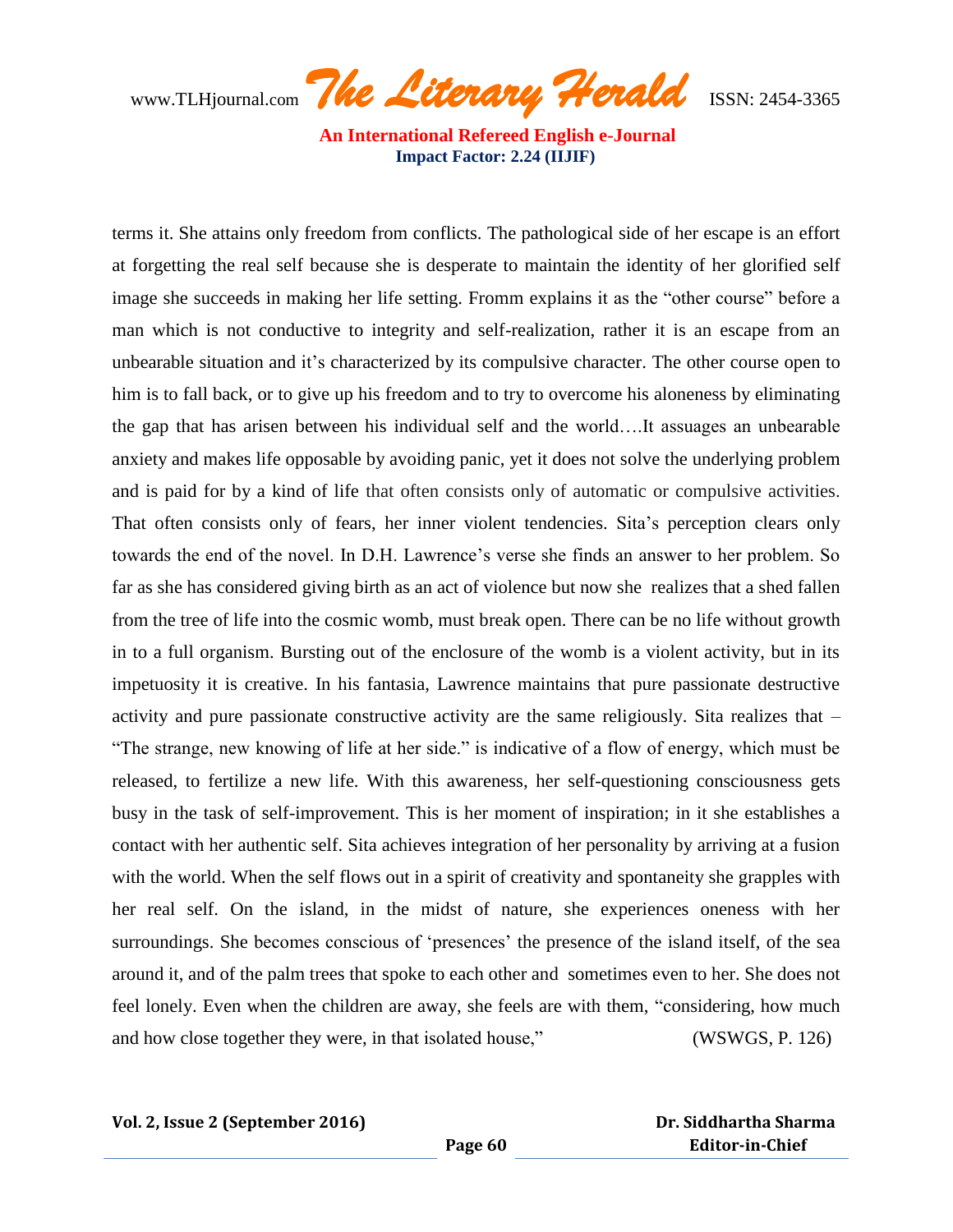www.TLHjournal.com *The Literary Herald*ISSN: 2454-3365

 One more experience small but relatively significant, enables Sita to recognize her sensibilities and prowess as the self in relation to the earth. It occurs when she plays with Karan with an "oblivious joy, all soaked in mud. She loses all self-consciousness and regains childhood innocence. For Moslow, this denotes freedom from inhibitions, and is one of the paths leading to a real self. Sita"s move from fragmentation to a cosmic awareness enhances her chance of self-discovery. Here we see a full justification of E.M Forster's phrase 'only connect" which remains buried in her consciousness for long. Forster employs it in three different connotations in "Howards End" it implies the connecting of individuals within themselves to achieve a "wholeness". In, "A Passage to India, it stands for establishing a connection between an individual and individual, as well as on the racial and national levels. The push in Sita"s psyche at this stage is towards developing a harmony in personal relationship and establishing a contact with the earth. The cosmic and personal synthesis, so gained, help her in seeing beyond despair.

 All along, Sita is severely depressed, but the saving grace of her situation lies in her not becoming will-less and wish-less like Desai"s earlier protagonists-Maya, Monisha, Nirode and Nanda. Despair and dejection, the humanistic psychologists tell us, act as warning signals. If we need them we can check the disintegration of our personality. In Sita, there is a temporary blockage of consciousness, but she shows steady signs of humanism for constructiveness. There is no breakdown of her power to wish and will. It helps her in selfdirection. The latent urge in her is to be creative. She tells Menaka that if she had the talent to paint or sing she would have nursed it to full growth, creativity would have lent meaning to her life:

> "If only I could paint, or sing, or play the Sita"s well, really well, I should sensible women........ should have known how to channel my thoughts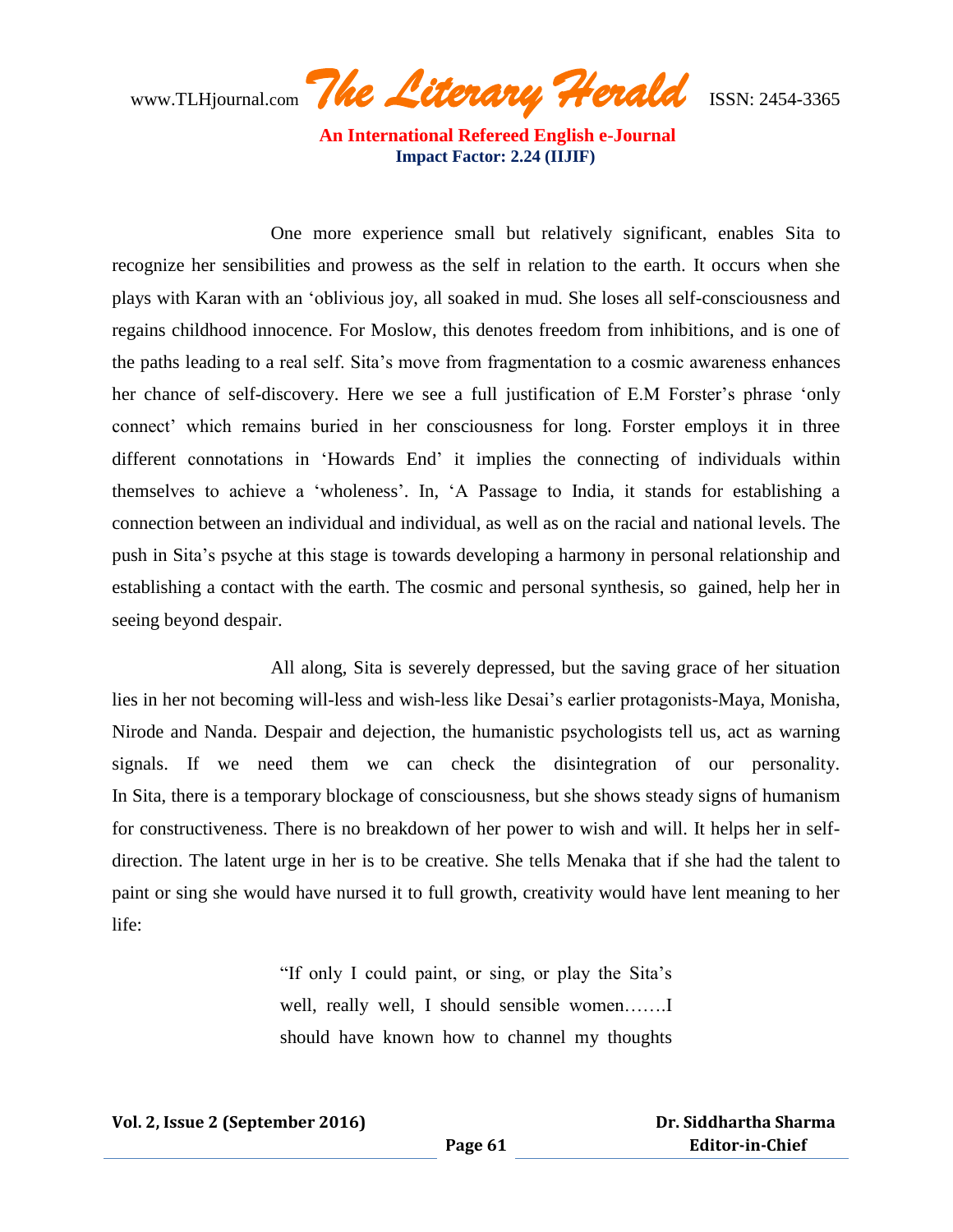www.TLHjournal.com *The Literary Herald*ISSN: 2454-3365

and feelings, how to put them to use. I should have given my life some shape then, some meaning."

### (WSWGS, P. 117)

 Conflicts and awareness of conflicts are fundamentals and sure sign of relative health. Sita has capacity to reach out for full humanness. We cannot say that Sita is a fully self-actualized individual. Only, she has a potential for that. She looks within. There are human limitations. She feels stranded like a jelly-fish, symbolically representing her inner self. In one image Sita sees herself as the jelly-fish; in another, the fish and her fetus become one as the "opaque" brain of a gigantic sea-monster. The fish symbolizes the amoeba of life. In recognizing the central point of the brain of the sea monster, she becomes aware of herself.

As Jung points out, the central points within the psyche is the core of personality; the source of energy which manifests itself in man's urge to become the 'self'. Sita's compromise with life constitutes a sure step forward to recognize reality. Her awareness that life is not meant to be shunned but to be experienced, is significant .Her Participation in the act of living leads to the acceptance of a fuller responsibility. Symbolically, when Sita walks back home placing her feet in Raman"s foot-marks in the sand, she decides to contribute positively to their lives. Sita"s existential will against her wish is displayed in her thoughts, "life had no periods, no stretches. It simply swirled around, muddling a confusing leveling nowhere." (WSWGS, P. 155)

Here, her personal problems transcend in to existential ones and her neurotic despair and anguish give way to a more philosophic perception of the absurdity of human condition. If human existence is so improvised it is batter to affirm life, here and now. According to May Sarton: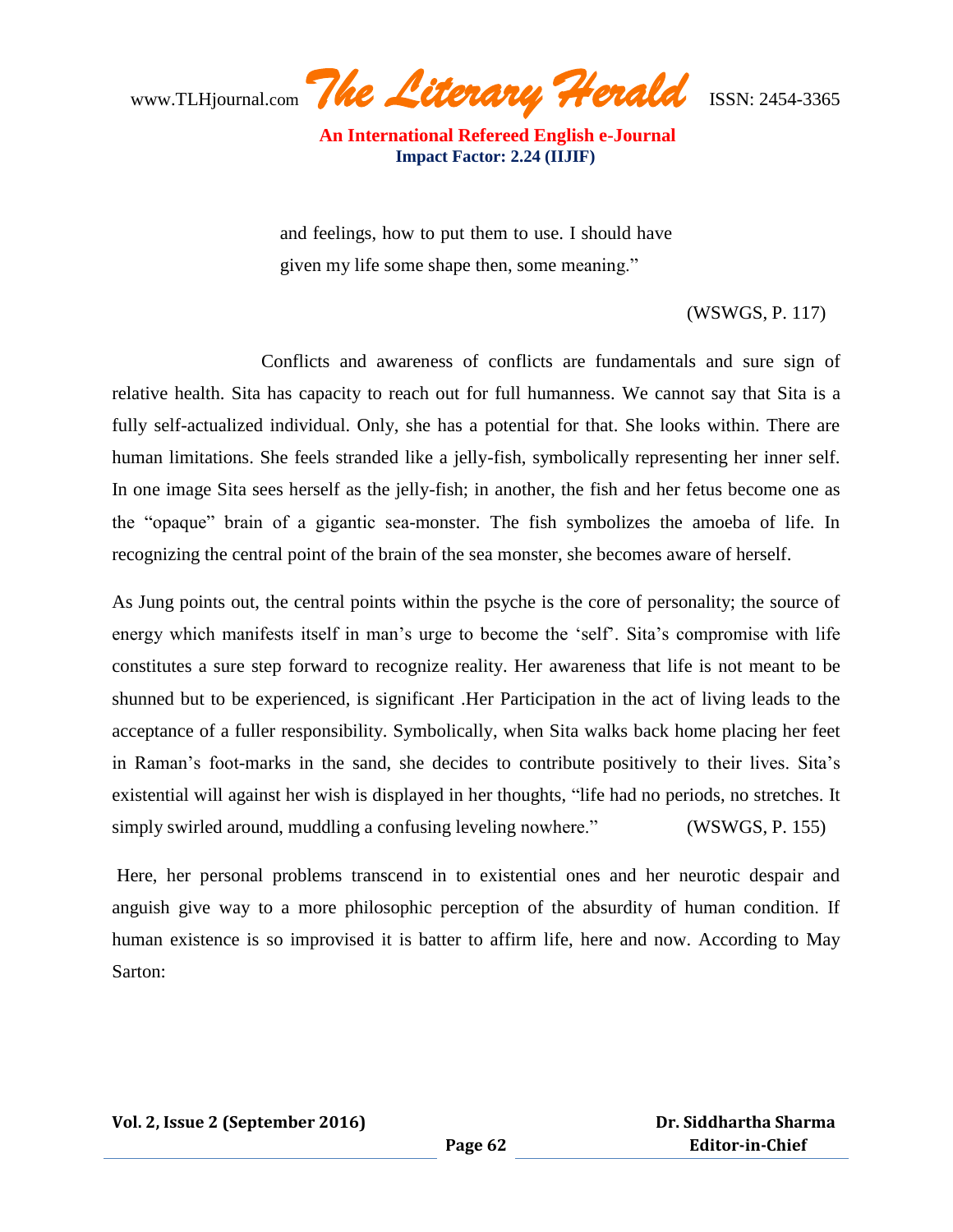www.TLHjournal.com *The Literary Herald*ISSN: 2454-3365

"Private dilemmas are, if deeply examined, universal and so if expressed, have human value beyond the private"6

 At times one finds Sita"s affirmation and reconciliation too unassertive, signifying a defeat of individuality. At the end of the novel we cannot tell whether she manages to lead a healthy life after her return to Bombay, or she simply strides back in to her former neurotic ranges and fears. When asked about the child, Anita Desai affirms in an interview that the child is born and learns to compromise: "It is born. It lives. It adjusts. It compromises. It accepts dullness, mediocrity, either roses its eyes to or else condor's destruction, ugliness, rottenness. In other worlds, it leads according life of the king its mother tried so desperately to change only to find she could not".

The above words convey acceptance, life ceases to be an absurdity and becomes a general fact of the human experience. By this implication we infer that it is a tangible expression of an inner change in Sita. Acceptance shows growth, ripeness, it implies the fragments of life and achieve an integration will perhaps enable her to realize her place and experience herself as a part of a larger whole.

### **Works cited**

1. Anita Desai, Where Shall We Go This Summer? New Delhi: Orient Paper back, 1975 PP 148- 149. Here after all the textual citations and their page numbers will appear in their abbreviated form as WSWGS in the text of this paper.

2. Atma Ram, 'A View of Where Shall We Go This Summer?'. Journal of Indian Writing in English, Vol. 9. No. I, January, 1981, Special Issue. Anita Dcsai : The Women and the Noveilst, pp 74-80.